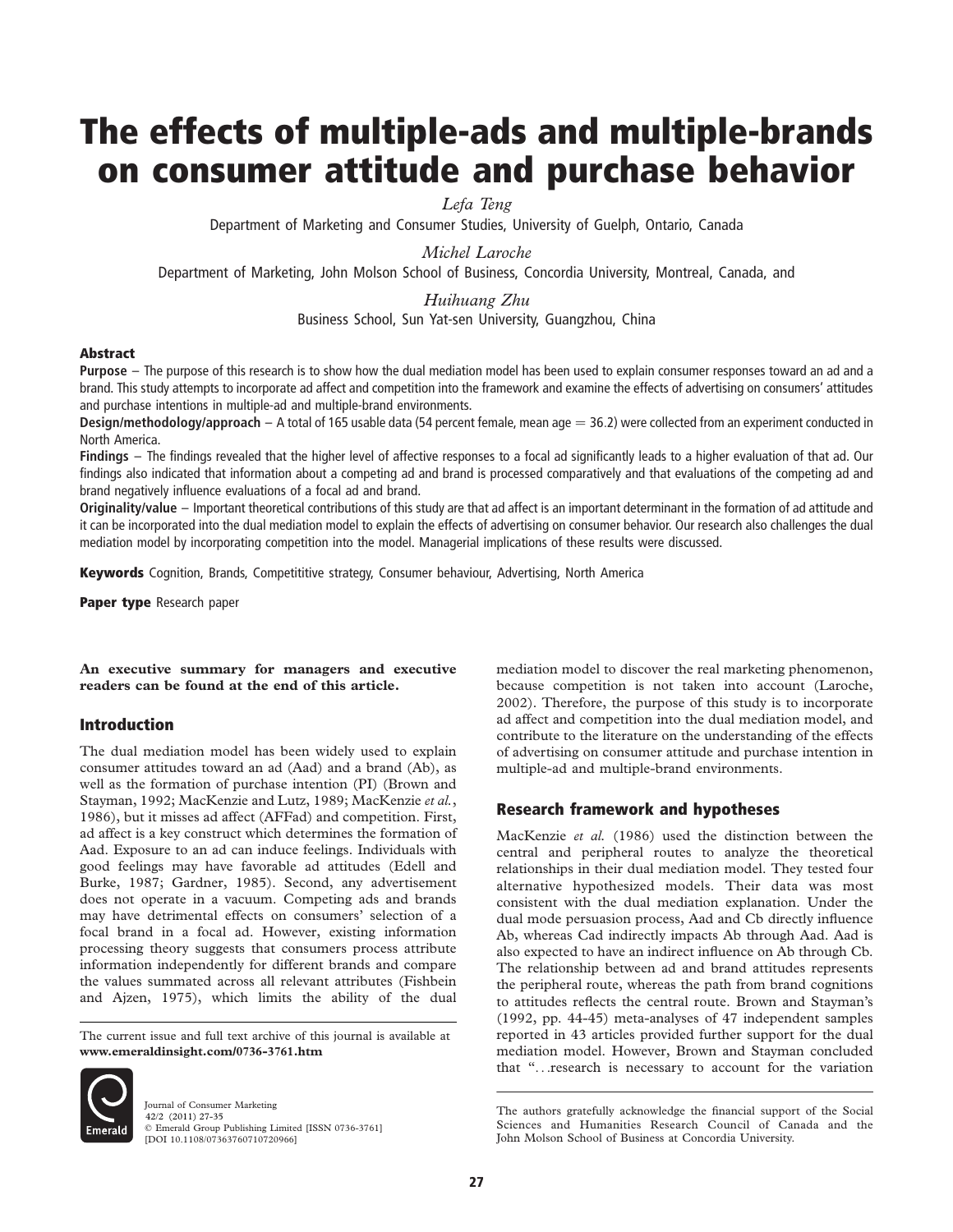between ad attitude and the two outcome variables of brand attitudes and purchase intentions. Although four of our moderators significantly influenced each of these relationships, together they could not account for all of the variation found, suggesting that other potential moderator variables not included in the models exits".

There continue to be concerns that have not yet been resolved. For example, research has shown that AFFad plays an important role in the formation of Aad (Edell and Burke, 1987; Gardner, 1985; Homer, 1990; Mitchell, 1986; Mitchell and Olson, 1981). In addition, some researchers have demonstrated that different brands in a consideration set compete with each other. Evaluations of the competing ad and brand negatively influence evaluations of a focal ad and brand (Laroche, 2002). Given these concerns, it would be helpful to incorporate AFFad and competition in the dual mediation model. Thus, our research proposes a new model to examine the effects of advertising on consumer attitude and purchase behavior (Figure 1). In order to simplify the proposed model, Figure 1 only shows the competitive effects of a competing ad and brand on a focal ad and brand. This model is applicable in multiple-ad and multiple-brand environments.

# Competitive effects of ad cognition and affect on ad attitude

Numerous studies have stated that an ad context can influence ad evaluations (Burke and Edell, 1989; Hastak and Olson, 1989; Keller, 1991; Singh, et al., 1987; Yi, 1990). The cognitive responses are a result of the conscious processing of specific execution elements in an ad (e.g., perception of execution, copy, presentation style and so on) and the thoughts and ideas evoked by persuasive message (Brown and Stayman, 1992). The formation of cognitive responses reflects an important process leading to attitude volume 42 . number 2 . 2011 / 27-35

changes. Furthermore, the advertising context can also generate, and induce, a reader's overall affective reactions. Feelings may not only be triggered very quickly (Zajonc, 1980), but may also influence subsequent processing (Gardner, 1985). When induction occurs, the affect can be transferred to her/his attitude toward the ad (MacKenzie et al., 1986). Research in psychology has found that affective reactions can be automatically primed by the mere presence of an object, and that these affective reactions impact subsequent perceptions and evaluations (Fazio, 1986).

However, although cognitive and affective responses are distinct, they intertwine to influence Aad, and are not separate (Burke and Edell, 1989; Lutz, 1985). For example, an attractive picture in an ad may induce an individual's good feelings reaction to the ad as soon as s/he views it. With good feelings, the individual remembers and judges the picture easily, and she/he is more likely motivated to process more ad information. In turn, both cognitive and affective responses determine the ad evaluation. In addition, Homer and Yoon (1992) found that direct and indirect relationships between emotional responses and Aad exist. In other words, emotional responses influence Aad directly and indirectly via Cad. Thus, the correlation between cognitive and affective responses exists, but it has not been examined in the dual mediation model. Furthermore, any ad does not exist in a vacuum, and it competes with other ads, so one consumer's general perceptions of other ads may have effects on his/her attitude toward the focal ad (Laroche, 2002). This research extends the Cad/AFFad  $\rightarrow$  Aad relationships to a competitive context. Therefore, we hypothesize that:

- H1.1. Consumers' cognitive and affective responses toward an ad are positively correlated.
- H1.2. Consumers' attitudes toward a focal ad will depend on their cognitive reactions to that ad and competing ads.





**Notes:** Cad<sub>1</sub> = Ad Cognition for ad1;  $AFFad_1 = Ad$  affect for ad1;  $Aad_1 = Attitude$  toward ad1;  $Cb_1 = Brand$  cognition for brand1;  $Ab_1 =$  Attitude toward brand1;  $PI_1 =$  Purchase intention toward brand 1. In order to simplify the proposed model, figure 1 only shows the competitive effects of a competing ad  $(2)$  and brand  $(2)$  on a focal ad  $(1)$  and brand  $(1)$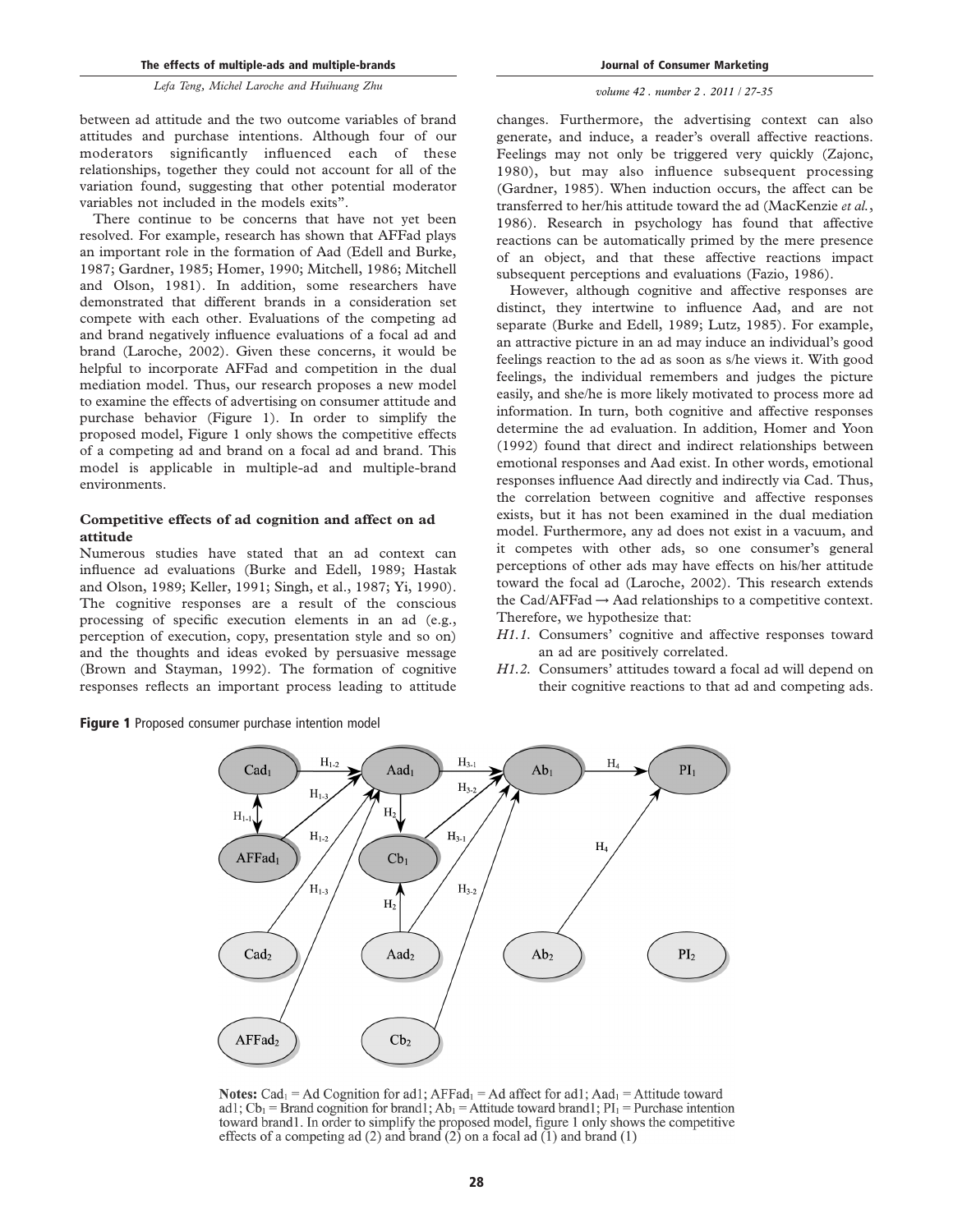H1.3. Consumers' attitudes toward a focal ad will depend on their affective reactions to that ad and competing ads.

#### Competitive effects of ad attitude on brand cognition

Ad attitude refers to recipients' reactions to an ad itself (Yi, 1990) while brand cognition indicates recipients' perceptions of the advertised brand in an ad (Lutz et al., 1983). Researchers have demonstrated that there is a positive relationship between ad attitude and brand cognition (Biehal et al., 1992; Brown and Stayman, 1992; MacKenzie et al., 1986). For instance, informative arguments may result in a favorable Aad and increase the strength of existing beliefs toward the brand in the ad. In contrast, uninformative arguments decrease one's Aad and, in turn, reduce his/her strength of beliefs toward the advertised brand. Aad mediates the effect of ad content on change in Cb. Research (Yi, 1990) also indicates that affective reactions to an ad might influence affective reactions to the advertised brand. Positive or negative feelings associated with an ad may become associated with the advertised brand in the ad. This seems to be the more popular view that a positive (negative) Aad may yield more (less) favorable Cb (MacKenzie et al., 1986). Incorporating competitive effects into consumer decision-making process and consistent with the theory in the dual mediation model, it is expected that consumers' attitudes toward a focal ad and competing ads will influence their cognitions toward the focal brand in the focal ad. We thus hypothesize that:

H2. Consumers' cognitions toward a focal brand in a focal ad will depend on their attitudes toward that ad and competing ads.

# Competitive effects of ad attitude and brand cognition on brand attitude

The dual mediation model has indicated a strong positive relationship between Aad and Ab (Brown and Stayman, 1992; MacKenzie et al., 1986). However, some researchers argue that any ad competes with other ads in the marketplace, so a consumer's generally positive responses to other ads may have an influence on his/her attitude toward the advertised brand in a focal ad. For example, consumers considering buying a new car often scrutinize car ads to determine which features various models have. A comfortable perception of the attributes of the brand in the car ad may result in a favorable attitude toward the advertised car. In addition, consumers' prior beliefs of other competing cars may also simultaneously influence their attitudes toward the particular car in the particular car ad. This is one reason why expert consumers are more likely to use their prior experience about the main attributes of different brands to discriminate a particular brand from other brands. One's attitude toward a focal brand not only depends on his/her brand cognition toward the brand, but also on his/her perceptions of competing brands in a consideration set (Laroche, 2002; Laroche et al., 1996; Woodside and Clokey, 1974). Therefore, this research extends the Aad-Ab relationship to a competitive environment. It is hypothesized that:

- H3.1. Consumers' attitudes toward a focal brand in a focal ad will depend on their attitudes toward that ad and competing ads.
- H3.2. Consumers' attitudes toward a focal brand will depend on their brand cognitions toward that brand and competing brands.

volume 42 . number 2 . 2011 / 27-35

## Competitive effects of brand attitude on purchase intention

Purchase intention is one type of judgment about how an individual intends to buy a specific brand. Variables such as considering buying a brand and expecting to buy a brand measure purchase intention (Laroche et al., 1996; Laroche and Sadokierski, 1994; MacKenzie et al., 1986). Forming purchase intention toward a focal brand requires making explicit overall evaluations of all brands within the consideration set.

Research has shown that attitude toward a brand significantly impact intention to buy that brand (Brown and Stayman, 1992; Homer, 1990; MacKenzie et al., 1986), and there is a significant positive relationship between brand attitude and intention to buy. For example, Laroche et al. (1996) proposed a multi-brand model of intentions that indicates that consumers' intentions to choose a specific brand are based on the attitudes held simultaneously about all the brands in a product category. They classified the influence of attitude toward a focal brand on purchase intention toward the brand as a direct effect, and the influence of attitude toward another brand on intention to buy that focal brand as a competitive effect. Their results showed that the direct effect positively impacts intention to buy the focal brand, while the competitive effect negatively impacts intention to purchase that brand. Therefore, a consumer's intention to buy a focal brand is determined not only by his/her attitude toward the same brand, but also by his/her attitudes toward other brands within the consideration set (Laroche, 2002; Laroche et al., 1996). Therefore, it is hypothesized that:

H4. Consumers' purchase intentions toward a focal brand will depend on their brand attitudes toward that brand and competing brands.

# Methodology

# Research design

To test the proposed model, an experiment was conducted. The objective of the experiment was to examine the interactive effects of appeals and culture-laden pictures on consumer attitude and purchase behavior in a competitive environment. It used a 2 (appeal: individualistic v. collectivistic advertising appeal)  $\times$  2 (picture: collectivistic advertising appeal) individualistic v. collectivistic-laden advertising picture)  $\times$  2 (competition: focal v. competing brand/ad) research design.

Two digital cameras were chosen as the stimulus product and their price was the same. Two hypothetical brands of digital cameras were presented. The print ads for the digital cameras differed in appeal, picture and attribute information, and were constructed in full color to imitate magazines ads, in order to remove the influence due to prior brand information and knowledge. The cameras in the focal and competing ad were similar in size, but different in design. Overall, however, it was difficult to identify one as better than the other based only on the appearance of the two cameras. In addition, the ad size, and layout of the advertisements for both brands were identical.

## Stimuli development

As in prior research (Aaker and Maheswaran, 1997; Zhang and Gelb, 1996), North American individuals relative to Chinese individuals have more favorable attitudes toward appeals that emphasize self-expression and the achievement of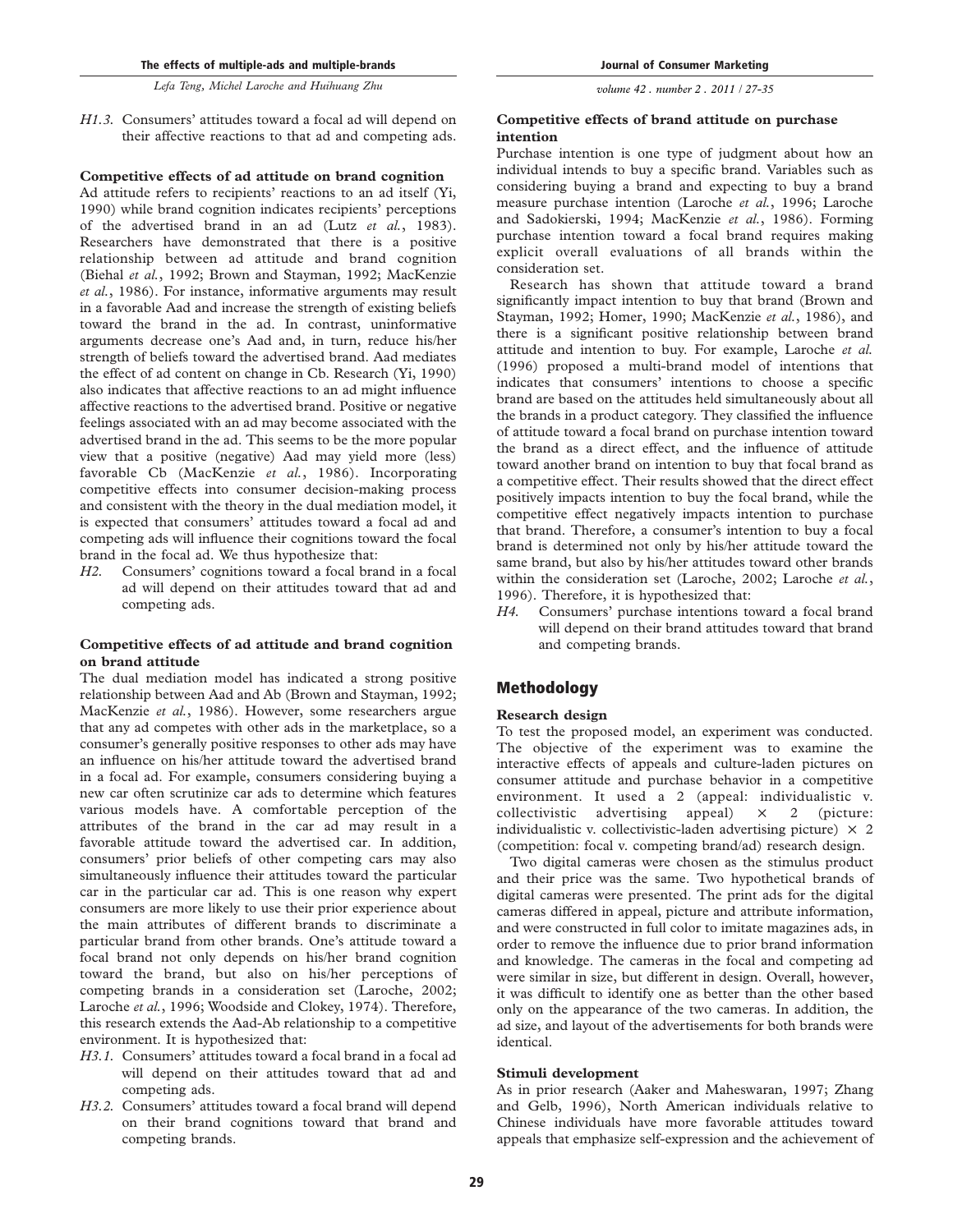personal goals relative to those that emphasize family benefits and collective goals. Therefore, advertising appeals, which would evoke positive or negative feelings, were manipulated in the experiment. Based on prior interviews with North Americans, five individualistic appeals and five collectivistic appeals were developed. Several rounds of pretesting were done with separate groups (total sample size  $= 56$ ) of North American-born and Chinese-born faculty members, staff and EMBA/MBA students at a northeastern North American university. Based on the results of the pretest, "Achieve Genuine Self-expression" was selected for the final individualistic appeal and "Share the Joy with Those You love" for the final collectivistic appeal. The two appeals indeed reflected the respective group cultural values and norms (Zhang and Gelb, 1996).

Culture-laden advertising pictures that would elicit positive or negative feelings were manipulated. The pictures were obtained from: popular photography magazines; and internet. The results of the pre-test (total sample size  $= 21: 10$  North American-born and 11 Chinese-born participants) showed that the two pictures which were selected had been identified correctly. One picture emphasizes self-expression, differentiation, and uniqueness, while the other picture focuses on group integrity, connections, and the feeling of harmony with others.

## Participants and procedure

The experiment was conducted with "real" consumers in North America. Participants from two large northeastern cities were invited to participate in the experiment in return for a gift (approximate value \$5). Data collection was conducted in small groups ( $n = 3-25$ ), where subjects were randomly assigned into one of the design groups. A total of 165 subjects (54 percent female, mean age  $= 36.2$ ) participated in the experiment.

Subjects were seated at partitioned desks and asked to read a scenario that provided a purchase goal induction. All subjects were given the same scenario to read. In the experiments, the text described "Mark", who needed a camera for performing relatively complex photography tasks. Subjects were asked to assume that Mark was a good friend of theirs and that he needed help to choose the better brand from the ads presented.

The experimenter then drew the test group's attention to two envelopes, which were placed on the top right-hand side of the subject's table. The two envelopes included two ads featuring two fictitious digital camera models. After the subjects had an opportunity to study the two ads, they were asked to rate the ads and advertised brands in terms of their attitude and purchase behavior.

## Measures

We used multi-item scales to measure the model constructs. Literature from advertising, psychology, and marketing provide the basis for the measurement of the consumer brand selection process. The questionnaire was pretested several times and was refined on the basis of the pretest results. Based on Anderson and Gerbing (1988), we conducted confirmation factor analysis to assess the reliability and validity of the multi-item scales for the proposed model. In terms of construct reliability (i.e. greater than 0.60) and percentage of variance extracted by the latent construct (i.e. greater than 0.50), all the individual

#### volume 42 . number 2 . 2011 / 27-35

scales exceeded the recommended minimum standards (Bagozzi and Yi, 1998).

#### Ad cognition (Cad)

We used a 3-item, 7-point semantic differential scale to measure Cad (very unpersuasive/very persuasive, very uninformative/very informative, and not very meaningful/ very meaningful). These items were drawn from previous studies (Edell and Burke, 1987; MacKenzie et al., 1986; Miniard et al., 1990). The coefficient alphas of the three scales were 0.81 and 0.77 for the focal ad and competing ad, respectively.

#### Ad affect (AFFad)

AFFad was assessed by a 2-item scale (unpleasant/pleasant and unexciting/exciting) (Edell and Burke, 1987; Holbrook and Batra, 1987). The coefficient alphas of the two scales were 0.83 and 0.75 for the focal ad and competing ad, respectively.

#### Attitude toward the ad (Aad)

We used a 4-item, 7-point scale to measure Aad  $(1 = \text{very }$ bad, very unfavorable, highly uncreative, and least attractive;  $7 = \text{very good}, \text{very favorable}, \text{highly creative}, \text{and very}$ attractive). Some of these items have been used in previous studies (Gardner, 1985; MacKenzie et al., 1986; Miniard et al., 1990; Zhang and Gelb, 1996). The coefficient alphas of the four scales were 0.85 and 0.79 for the two ads.

#### Brand cognition (Cb)

Cb was measured by a two-item scale (less salient attributes/ more salient attributes, and low quality/high quality). It was scored on a 7-point Likert scale ranging from 1 to 7 for measuring subjects' beliefs (Coulter and Punj, 1999). The coefficient alphas of the two scales were 0.81 and 0.72 for the focal brand and competing brand, respectively.

## Attitude toward the brand (Ab)

We used three items to measure Ab (dislike quite a lot/like quite a lot, unsatisfactory/satisfactory, and very unappealing/ very appealing) with end-points labeled "1" to "7" (Gardner, 1985; MacKenzie and Lutz, 1989; Miniard et al., 1990; Mitchell, 1986). The coefficient alphas of the three scales were 0.82 to 0.85 for the two brands.

## Purchase intention (PI)

Four items were used to measure PI (Mathur, 1998; Yi, 1990). These items were: "I would definitely intend to buy/ absolutely consider buying/definitely expect to buy/absolutely plan to buy the digital camera"  $(1 =$  strongly disagree and  $7 =$  strongly agree). The coefficient alphas of the scales were 0.86 and 0.78 for the two brands.

# Results

We first conducted initial analysis and the results indicated no treatment effects for the two hypothetical brand names ( $F's$   $\leq$ 1). There were no treatment effects for the order in which the two ads were administered  $(F<sup>2</sup> < 1)$ .

## Manipulation checks

Consistent with the manipulation, subjects evaluated the individualistic-laden advertising appeal more favorably than the collectivistic-laden advertising appeal  $(M = 5.51$  versus  $M = 4.76$ ,  $F = 9.63$ ,  $p < 0.01$ ). A composite score consisting of two items was derived and used to check the manipulation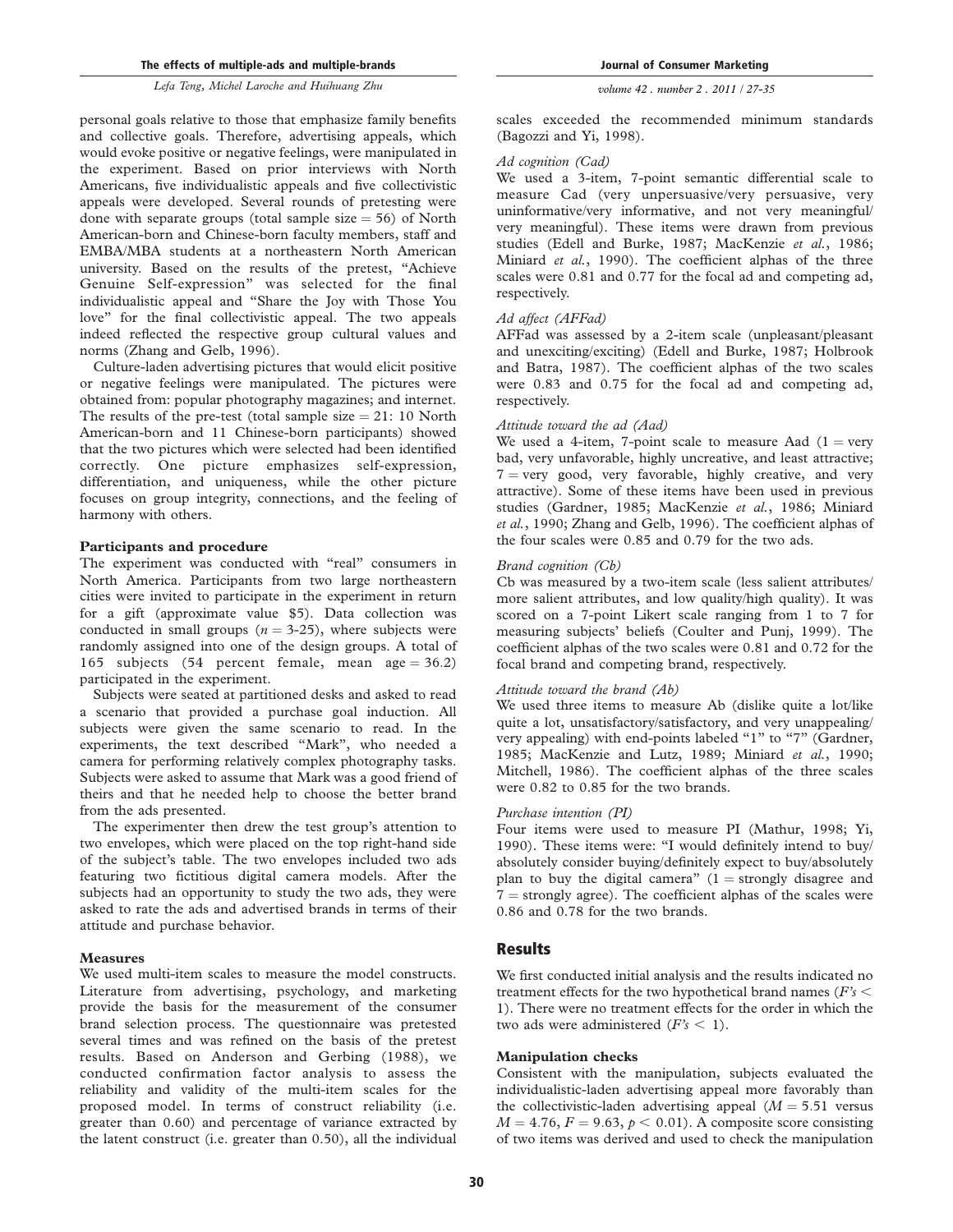volume 42 . number 2 . 2011 / 27-35

of pictures. The results showed that the scores of the individualistic-laden advertising picture, neutral picture and collectivistic-laden advertising picture significantly decreased in order ( $M = 5.38$ , 4.98 and 4.40,  $F = 11.55$ ,  $p < 0.01$ ). Overall, our advertising appeal and picture manipulations were effective.

#### Test of hypotheses

The proposed model in Figure 1 was analyzed by using the data from the experiment and the maximum likelihood method (i.e. ML), with EQS software (Bentler, 1992). Assessment of the overall model fit was based on:

- the comparative fit index (CFI values  $> 0.90$  are indicative of good fit, Baumgartner and Homburg, 1996); and
- . acceptability criterion for the chi-square (less than 3 times the number of degrees of freedom, Byrne, 1994).

By applying the data of the experiment, the results of the structural analyses indicate a very good performance by the proposed model. The overall fit of the model is excellent (i.e.  $\chi^2 = 815.72$ , 568 df, CFI = 0.95, standardized RM = 0.11, and RMSEA  $= 0.05$ ). These results suggest that the observed structure is consistent with the proposed framework.

The standardized parameters of the relationships included in the structural model with their corresponding  $t$ -values show that nineteen out of twenty-six hypothesized paths are significant (Table I). Most absolute  $t$ -test values of the

Table I Standardized coefficients for the proposed model

| Paths                                                    | <b>Estimates</b> | t-values  |
|----------------------------------------------------------|------------------|-----------|
| Cognition ad1 $\leftrightarrow$ Affect ad1               | 0.60             | $5.62*$   |
| Cognition ad2 $\leftrightarrow$ Affect ad2               | 0.63             | $5.81*$   |
| Cognition ad1 $\rightarrow$ Attitude ad1                 | 0.30             | $4.49*$   |
| Affect ad1 $\rightarrow$ Attitude ad1                    | 0.69             | $8.72*$   |
| Cognition ad2 $\rightarrow$ Attitude ad1                 | $-0.03$          | $-0.41$   |
| Affect ad2 $\rightarrow$ Attitude ad1                    | $-0.03$          | $-0.41$   |
| Attitude ad1 $\rightarrow$ Cognition brand1              | 0.59             | $5.93*$   |
| Attitude ad2 $\rightarrow$ Cognition brand1              | $-0.21$          | $-2.44*$  |
| Attitude ad1 $\rightarrow$ Attitude brand1               | 0.46             | $5.10*$   |
| Cognition brand $1 \rightarrow$ Attitude brand 1         | 0.37             | $3.62*$   |
| Attitude ad $2 \rightarrow$ Attitude brand1              | $-0.11$          | $-1.11$   |
| Cognition brand2 $\rightarrow$ Attitude brand1           | $-0.03$          | $-0.28$   |
| Attitude brand1 $\rightarrow$ Intention brand1           | 0.72             | $11.11*$  |
| Attitude brand2 $\rightarrow$ Intention brand1           | $-0.21$          | $-3.62*$  |
| Cognition ad1 $\rightarrow$ Attitude ad2                 | $-0.04$          | $-0.51$   |
| Affect ad1 $\rightarrow$ Attitude ad2                    | $-0.07$          | $-0.83$   |
| Cognition ad2 $\rightarrow$ Attitude ad2                 | 0.19             | $2.08*$   |
| Affect ad $2 \rightarrow$ Attitude ad 2                  | 0.65             | $6.14*$   |
| Attitude ad1 $\rightarrow$ Cognition brand2              | $-0.11$          | $-1.41**$ |
| Attitude ad2 $\rightarrow$ Cognition brand2              | 0.65             | $6.90*$   |
| Attitude ad1 $\rightarrow$ Attitude brand2               | $-0.33$          | $-3.50*$  |
| Cognition brand1 $\rightarrow$ Attitude brand2           | 0.08             | 0.74      |
| Attitude ad2 $\rightarrow$ Attitude brand2               | 0.29             | $2.69*$   |
| Cognition brand2 $\rightarrow$ Attitude brand2           | 0.44             | $3.70*$   |
| Attitude brand $1 \rightarrow$ Intention brand 2         | $-0.31$          | $-4.97*$  |
| Attitude brand2 $\rightarrow$ Intention brand2           | 0.63             | $8.96*$   |
| <b>Notes:</b> $*_{p}$ value < 0.05; $*_{p}$ value < 0.10 |                  |           |

coefficients of the measurement and structural equations in the model are far above 1.96 (Anderson and Gerbing, 1988).

Competitive effects of ad cognition and affect on ad attitude (H1) The standardized estimates of the structural parameters for Cad1  $\leftrightarrow$  AFFad1 (0.60,  $t = 5.62$ ,  $p < 0.01$ ) and for Cad2  $\leftrightarrow$  AFFad2 (0.63,  $t = 5.81$ ,  $p < 0.01$ ) suggest that Cad and AFFad are positively correlated for both the focal ad and competing ad. These findings support our expectation of correlated relationships between the constructs (H1.1).

The standardized parameters of Cad1/Cad2  $\rightarrow$  Aad1/ Aad2 (0.30/0.19,  $t = 4.49/2.08$ ,  $p < 0.05$ ) show those consumers' attitudes toward a focal ad increase while their cognitive responses to the same ad increase. Also, consumers' attitudes toward the focal ad decrease while their cognitive responses to the competing ad increase (Cad1/Cad2  $\rightarrow$ Aad2/Aad1:  $-0.04/-0.03$ ,  $t = -0.51/-0.41$ ,  $p > 0.10$ ). However, these effects are not significant. Therefore, the results partially support H1.2.

Although the standardized parameters of AFFad1/AFFad2  $\rightarrow$  Aad1/Aad2 (0.69/0.65,  $t = 8.72/6.14$ ,  $p < 0.01$ ) show those consumers' attitudes toward a focal ad increase while their affective responses to the same ad increase, the relationships between consumers' attitude toward the focal ad and their affective reactions to the competing ad (i.e.  $AFFad1/AFFad2 \rightarrow \text{Aad2/Aad1: } -0.07/-0.03, t = -0.83/$  $-0.41$ , p  $> 0.10$ ) are not significant. Therefore, the results partially support H1.3.

# Competitive effects of ad attitude on brand cognition (H2)

The standardized estimates of Aad1/Ad2  $\rightarrow$  Cb1/Cb2 (0.59/ 0.65,  $t = 5.93/6.90$ ,  $p < 0.01$ ) show that consumers' brand cognitions toward a brand in an ad are positively influenced by their attitudes toward the same ad. These results are consistent with previous findings (Brown and Stayman, 1992; MacKenzie et al., 1986). In addition, the results of Aad1/ Aad2  $\rightarrow$  Cb2/Cb1 (-0.11/-0.21,  $t = -1.41/-2.44$ , p  $<$  0.10) suggest that consumers' brand cognitions toward the focal brand in the focal ad decrease while their attitude toward the competing ad increases. Therefore, our hypothesis H2 is strongly supported. These results suggest that higher attitude toward a focal ad significantly lead to higher brand cognitions toward the brand in the focal ad. In addition, higher attitude toward competing ads also lead to lower brand cognitions toward the focal brand in the focal ad.

## Competitive effects of ad attitude and brand cognition on brand attitude (H3)

As expected, in addition to the direct effects on attitudes toward the focal brand (i.e. Aad1  $\rightarrow$  Ab1, 0.46,  $t = 5.10$ , p  $<$  0.01), consumers' attitudes toward a focal ad have an indirect influence on their attitudes toward the focal brand through their cognitions toward the same brand (i.e. Cb1  $\rightarrow$ Ab1, 0.37,  $t = 3.62$ ,  $p < 0.01$ ). These results validate previous findings (Brown and Stayman, 1992; MacKenzie et al., 1986). Moreover, consumers' attitudes toward the focal brand in the focal ad are negatively influenced by their attitudes toward the competing ad (i.e. Aad2  $\rightarrow$  Ab1, -0.11,  $t = -1.11$ ,  $p > 0.10$  and cognitions toward the competing brand (i.e.  $Cb2 \rightarrow Ab1, -0.03, t = -0.28, p > 0.10$ ). Although the negative relationships were found, the negative effects were not significant. Hence, H3.1 and H3.2 were partially supported.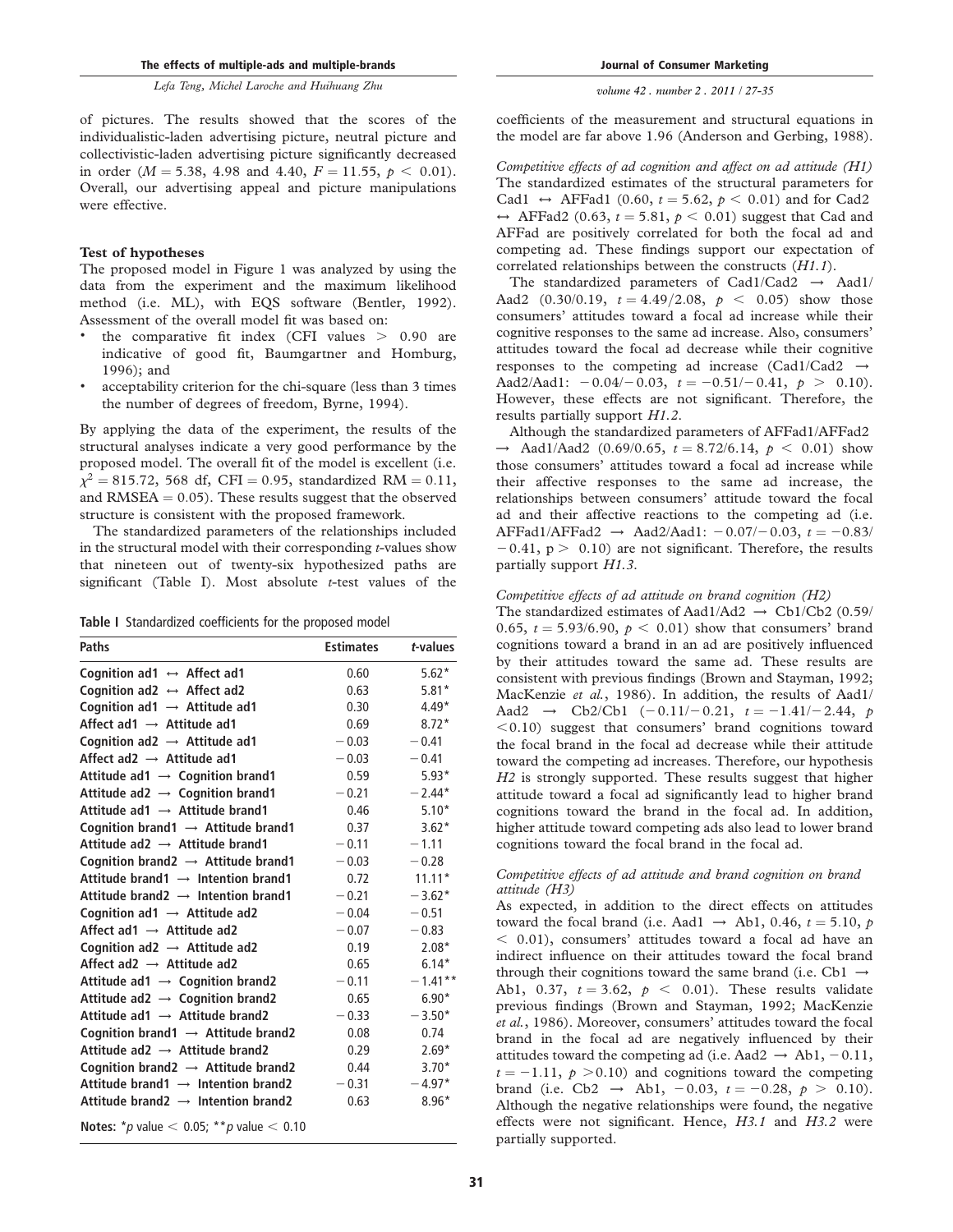Competitive effects of brand attitude on purchase intention (H4) As expected, consumers' brand attitudes toward a focal brand and competing brands will both influence their purchase intentions toward the focal brand. Specifically, consumers' attitudes toward a brand positively influence their purchase intentions toward the same brand (i.e.  $Ab1/Ab2 \rightarrow PI1/PI2$ , 0.72/0.63,  $t = 11.11/8.96$ ,  $p < 0.01$ ) while their attitudes toward the competing brand negatively influence their purchase intentions toward the focal brand (i.e. Ab2  $\rightarrow$ PI1,  $-0.21$ ,  $t = -3.62$ ,  $p < 0.01$ ). Therefore, our H4 was strongly supported.

# Discussions, implications and future research

This research aims to contribute to literature in advertising and consumer behavior by extending the dual mediation model to include ad affective responses and competition. The results not only confirm the dual mediation model that in addition to a direct effect, ad cognition also has an indirect influence on brand attitude through brand cognition, but also indicate that the higher level of affective responses to a focal ad significantly leads to a higher evaluation of that ad. However, the higher level of affective responses to the competing ads may lead to a lower evaluation of the focal ad. These results strongly support the notion that ad affect is an important determinant in the formation of ad attitude and it can be incorporated into the dual mediation model to explain the effects of advertising on consumer behavior.

The second significance of this study is to provide insight into research in information processing theory. The dual mediation model and existing information processing theory are consistent. Both suggest that consumers process attribute information independently for several different brands and compare the values summed across all relevant attributes of each brand (Brown and Stayman, 1992; Fishbein and Ajzen, 1975; MacKenzie et al., 1986). However, they fail to take competition into account and incorporate competition into their models predicting consumer behavior, because information about different brands are processed comparatively and that evaluations of competing ads and brands directly influence evaluations of a focal ad and brand. The results of our study suggest that competing ads and brands have detrimental effects on consumer attitude and purchase intention toward a focal ad and brand. Specifically, consumers' ad attitudes toward a focal ad positively influence their attitudes toward the brand in the focal ad and in turn their brand attitudes positively impact their purchase intentions toward that brand. In contrast, consumers' ad attitudes toward a competing ad may negatively influence their attitudes toward the focal brand in the focal ad and their brand attitudes toward a competing brand also negatively impact their purchase intentions toward the focal brand. Therefore, our study extends the dual mediation model and existing information processing theory by incorporating competition into consumer information processing and decision-making settings.

From a practical perspective, our overall findings generate relevant insights that are more directly applicable by marketers and advertisers. For example, advertising context can induce affective reactions. Advertisements build certain mental associations with and beliefs about the brands in the advertisements, and lead consumers to buy those brands, so marketers should become increasingly cognizant of the

#### volume 42 . number 2 . 2011 / 27-35

communication values of their advertising messages and contexts, in order to successfully attract consumers' attentions. In addition, competing ads and brands have negative effects on a focal ad and brand. As marketers, they should not only pay attention to their own ads and products, but also intimately understand their competitors' ads and products. Although competition is unavoidable and competitive environment can not be controlled, an understanding of its effects on the formations of ad attitudes and brand attitudes may have important implications for ad design, promotion strategies and sales tactics.

A couple of limitations of this study suggest potential research opportunities. First, two hypothetical brands were considered in this study. In real life, consumers may face a few alternatives while making a brand choice decision (Laroche, 2002). Future research should replicate this study using more realistic brands in order to generalize our findings. Second, in this research, only two items measured ad affect. Although there are three variables designed to measure it in the questionnaire, the results indicate the negative question was not related with positive questions well. Therefore, future research is needed to explore more questions in order to improve the measure of ad affect.

Furthermore, past research has shown that North Americans describe themselves as individualistic whereas Chinese identify themselves as part of a group or collectivistic (Gudykunst, 1997; Hofstede, 1980; Hui and Triandis, 1986). Cultural values may influence their attitude and purchase intentions (Zhang and Gelb, 1996). Further research is needed to broaden our understanding of the consumer decision-making process across cultures.

# References

- Aaker, J.L. and Maheswaran, D. (1997), "The effect of cultural orientation on persuasion", Journal of Consumer Research, Vol. 24 No. 4, pp. 315-28.
- Anderson, J.C. and Gerbing, D.W. (1988), "Structural equation modeling in practice: a review and recommended two-step approach", Psychological Bulletin, Vol. 103 No. 2, pp. 411-23.
- Bagozzi, R.P. and Yi, Y. (1998), "On the evaluation of structural equation models", Journal of the Academy of Marketing Science, Vol. 16 No. 1, pp. 74-94.
- Baumgartner, H. and Homburg, C. (1996), "Applications of structural equation modeling in marketing and consumer research: a review", International Journal of Research in Marketing, Vol. 13 No. 1, pp. 139-61.
- Bentler, P.M. (1992), EQS: Structural Equations Program Manual, BMDP Statistical Software, Los Angeles, CA.
- Biehal, G., Stephens, D. and Curlo, E. (1992), "Attitude toward the ad and brand choice", *Journal of Advertising*, Vol. 21 No. 3, pp. 19-36.
- Brown, S.P. and Stayman, D.M. (1992), "Antecedents and consequences of attitude toward the ad: a meta-analysis", Journal of Consumer Research, Vol. 19 No. 2, pp. 34-51.
- Burke, M.C. and Edell, J.A. (1989), "The impact of feelings on ad-based affect and cognition", Journal of Marketing Research, Vol. 26 No. 1, pp. 69-83.
- Byrne, B.M. (1994), Structural Equation Modeling with EQS and EQS/Windows, Thousand Oaks, CA.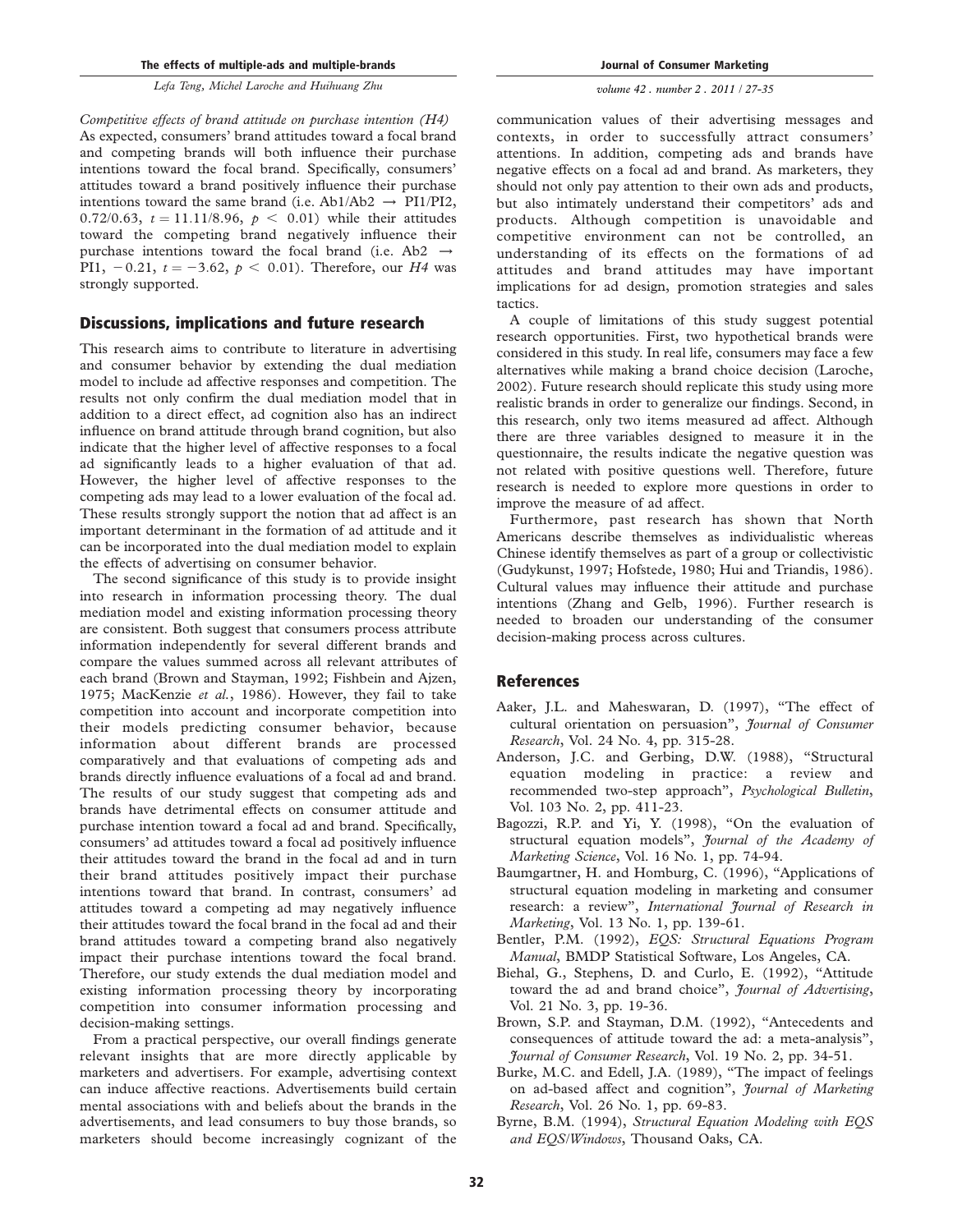- Coulter, K.S. and Punj, G. (1999), "Influence of viewing context on the determinants of attitude toward the ad and the brand", Journal of Business Research, Vol. 45 No. 5, pp. 47-58.
- Edell, J.A. and Burke, M.C. (1987), "The power of feelings in understanding advertising effects", Journal of Consumer Research, Vol. 14 No. 4, pp. 421-33.
- Fazio, R.H. (1986), "How do attitudes guide behavior?", in Sorrentino, R.M. and Higgins, E.T. (Eds), The Handbook of Motivation and Cognition: Foundations of Social Behavior, Gulford Press, New York, NY, pp. 204-43.
- Fishbein, M. and Ajzen, I. (1975), Beliefs, Attitude, Intention, and Behavior: An Introduction to Theory and Research, Addison-Wesley, Reading, MA.
- Gardner, M.P. (1985), "Does Attitude toward the ad affect brand attitude under a brand evaluation set?", *Journal of* Consumer Research, Vol. 10 No. 2, pp. 45-61.
- Gudykunst, W.B. (1997), "Cultural variability in communication", Communication Research, Vol. 24 No. 4, pp. 327-48.
- Hastak, M. and Olson, J.C. (1989), "Assessing the role of brand-related cognitive responses as mediators of communication effects on cognitive structure", Journal of Consumer Research, Vol. 15 No. 2, pp. 444-56.
- Hofstede, G. (1980), "Motivation, leadership and organization: do american theories apply abroad?", Organization Dynamics, Vol. 9 No. 1, pp. 42-63.
- Holbrook, M.B. and Batra, R. (1987), "Assessing the role of emotions as mediators of consumer responses to advertising", Journal of Consumer Research, Vol. 14 No. 4, pp. 404-20.
- Homer, P.M. (1990), "The mediating role of attitude toward the ad: some additional evidence", Journal of Marketing Research, Vol. 27 No. 2, pp. 78-86.
- Homer, P.M. and Yoon, S.G. (1992), "Message framing and the interrelationships among ad based feelings, affect and cognition", *Journal of Advertising*, Vol. 21 No. 1, pp. 19-33.
- Hui, C.H. and Triandis, H.C. (1986), "Individualismcollectivism: a study of cross cultural researchers", *Journal* of Cross-Cultural Psychology, Vol. 17 No. 2, pp. 225-48.
- Keller, K.L. (1991), "Cue compatibility and framing in advertising", Journal of Marketing Research, Vol. 28 No. 1, pp. 42-57.
- Laroche, M. (2002), "Selected issues in modeling consumer brand choice: the extended competitive vulnerability model", in Woodside, A.G. and Moore, E. (Eds), Essays by Distinguished Marketing Scholars of the Society for Marketing Advances, Elsevier Science, Kidlington, pp. 69-114.
- Laroche, M. and Sadokierski, R.W. (1994), "Role of confidence in a multi-brand model of intentions for a high involvement service", Journal of Business Research, Vol. 29 No. 1, pp. 1-12.
- Laroche, N., Kim, C. and Zhou, L. (1996), "Brand familiarity and confidence as determinants of purchase intention: an empirical test in a multiple brand context", Journal of Business Research, Vol. 37 No. 10, pp. 115-20.
- Lutz, R.J. (1985), "Affective and cognitive antecedents of attitude toward the ad: a conceptual framework", in Alwitt, L. and Mitchell, A. (Eds), Psychological Processes and Advertising Effects, Lawrence J. Erlbaum, Hillsdale, NJ, pp. 45-65.

volume 42 . number 2 . 2011 / 27-35

- Lutz, R.J., MacKenzie, S.B. and Belch, G.E. (1983), "Attitude toward the ad as a mediator of advertising effectiveness: determinants and consequences", in Bagozzi, R.P. and Tybout, A.M. (Eds), Advances in Consumer Research, Association for Consumer Research, Ann Arbor, MI, pp. 532-9.
- MacKenzie, S.B. and Lutz, R.J. (1989), "An empirical examination of the structural antecedents of attitude toward the ad in an advertising pre-testing context", *fournal of* Marketing, Vol. 53 No. 1, pp. 48-65.
- MacKenzie, S.B., Lutz, R.J. and Belch, G.E. (1986), "The role of attitude toward the ad as a mediator of advertising effectiveness: a test of competing explanations", Journal of Marketing Research, Vol. 23 No. 2, pp. 130-43.
- Mathur, A. (1998), "Incorporating choice into an attitudinal framework: cross-cultural extension and additional findings", Journal of International Consumer Marketing, Vol. 10 No. 4, pp. 93-110.
- Miniard, P.W., Bhatla, S. and Rose, R.L. (1990), "On the formation and relationship of ad and brand attitudes: an experimental and causal analysis", Journal of Marketing Research, Vol. 27 No. 3, pp. 290-303.
- Mitchell, A.A. (1986), "The effect of verbal and visual components of advertisements on brand attitudes and attitude toward the advertisement", Journal of Consumer Research, Vol. 13 No. 2, pp. 12-24.
- Mitchell, A.A. and Olson, J.C. (1981), "Are product attribute beliefs the only mediator of advertising effects on brand attitude?", Journal of Marketing Research, Vol. 19 No. 3, pp. 318-32.
- Singh, S.N., Gilbert, A. and Churchill, G.A. (1987), "Arousal and advertising effectiveness", *Journal of Advertising*, Vol. 16 No. 1, pp. 4-10.
- Woodside, A.G. and Clokey, J.D. (1974), "Multi-attribute/ multi-brand models", Journal of Advertising Research, Vol. 14 No. 5, pp. 33-40.
- Yi, Y. (1990), "Cognitive and affective priming effects of the context for print advertisements", Journal of Advertising, Vol. 19 No. 2, pp. 40-8.
- Zajonc, R.B. (1980), "Feeling and thinking: preferences need no inferences", American Psychologist, Vol. 35 No. 1, pp. 151-75.
- Zhang, Y. and Gelb, B.D. (1996), "Matching advertising appeals to culture: the influence of products' use conditions", Journal of Advertising, Vol. 25 No. 3, pp. 29-46.

# About the authors

Lefa Teng is Assistant Professor of Marketing, Department of Marketing and Consumer Studies at University of Guelph, Ontario, Canada. He received his PhD in Marketing from Concordia University and MSc from the University of Science and Technology, Beijing. He has published articles in *Journal* of Business Research, Journal of Services Marketing and Advances in Health Care Management. His research interests include advertising, consumer behavior, cross-culture research and retailing

Michel Laroche is the Royal Bank Distinguished Professor of Marketing at Concordia University, Montreal, Canada, a Fellow of the Society for Marketing Advances, and the Academy of Marketing Science and the 2000 Concordia University Research Fellow. He received his MPh and PhD in Marketing from Columbia University, an MSE from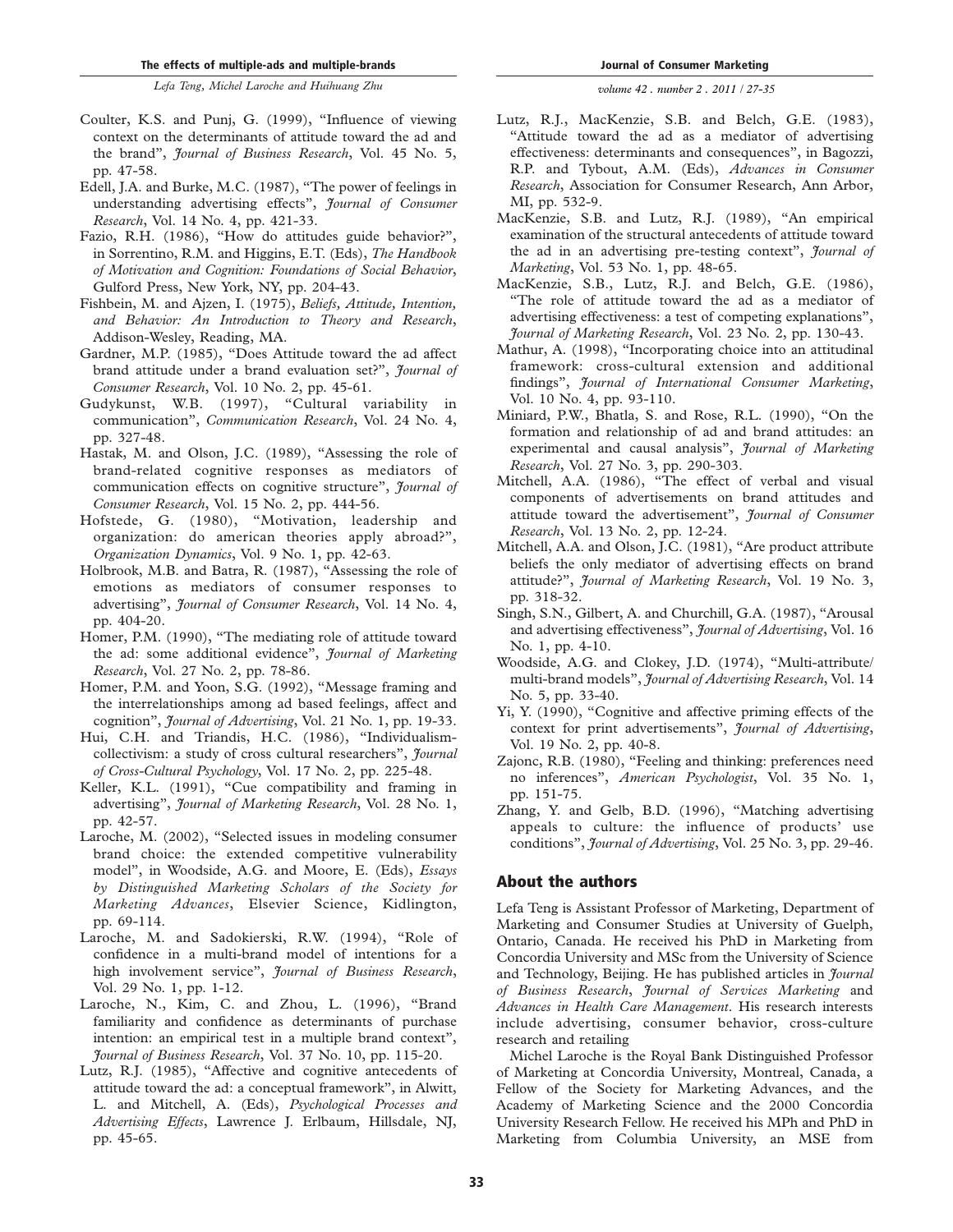Johns Hopkins, a DIng from Ecole Centrale (Paris) and a DShc from the University of Geuelph. He has co-authored 27 books, including Consumer Behaviour: A Canadian Perspective and Canadian Retailing, more than 100 refereed articles and is currently serving as Managing Editor of the *Journal of Business* Research. His research interests include several aspects of consumer behaviour, particularly ethnicity, persuasion, information processing and models of decision making, as well as services marketing, retailing and ecological marketing. He is the corresponding author and can be contacted at: laroche@jmsb.concordia.ca.

Huihuang Zhu is Associate Professor of Marketing at the Business School, Sun Yat-sen University, Guangzhou, China. He received his PhD and MSc from Sun Yat-sen University. He has involved a number of research projects and published in many conference proceedings. His research interests include advertising, branding strategies, consumer behavior, and international marketing.

# Executive summary and implications for managers and executives

This summary has been provided to allow managers and executives a rapid appreciation of the content of this article in toto to take advantage of the more comprehensive description of the research undertaken and its results to get the full benefit of the material present.

In this study, Teng et al. investigate the impact of advertising on consumer attitude and purchase intention towards a specific brand within a multi-advertisement and multi-brand setting.

## Key issues

Previous models have assumed that:

- . strong links exist between consumer attitudes to an advertisement and their attitude towards the brand featured in the advertisement;
- . consumer attitude towards an advertisement and perceptions of a brand directly influence their attitude towards that brand;
- . perception of an advertisement indirectly influences attitude towards a brand through the consumer's attitude towards that advertisement; and
- . attitude towards an advertisement can influence consumer attitude to a brand through the consumer's knowledge or perception of that brand.

However, the authors point out that this research does not consider the impact of advertisement affect, which they argue is the determinant of consumer attitude. Specifically, they say that advertisement exposure "can induce feelings" and that positive feelings can lead to "favorable advertisement attitudes". Others have also suggested this link, believing that both positive and negative emotional responses to an advertisement can subsequently become associated with the brand being promoted. Another important point made is that competing advertisements and brands may have a detrimental effect on consumer attitude towards the chosen advertisement and brand. Existing theories and models state that consumers separately process information about different brands before making comparisons.

volume 42 . number 2 . 2011 / 27-35

Various other studies have also concluded that the context of an advertisement can significantly influence consumer perception or evaluation of the advertisement. The definition of context here includes such as execution, style, copy and the impact of the message itself. Researchers claim that ad context plays a crucial role in determining the effect on an observer's emotions. While cognitive and affective responses are different, analysts agree that they are also closely related.

Previous investigations have concluded that presenting instructive arguments may help improve consumer attitude towards the advertisement and reinforce any existing opinions about the brand. Marketers should be aware that the reverse is also true when the advertisement is uninformative.

It is widely acknowledged that consumers generally only make purchase decisions after careful evaluation of all brands under consideration. Research has indicated that intention to buy a specific brand or not is heavily determined by the consumer's attitude towards the brand. Other studies have shown agreement with the authors by extending this belief to state that purchase intention also depends on the consumer attitude to competing brands. Attitude to a specific advertisement and brand is said to have a "direct effect" on purchase intention and attitude to other advertisements and brands a "competitive effect". Researchers claim that direct effect has a positive effect, while competitive effect has a negative impact.

As part of their aim to revise previous models, Teng et al. conduct an experiment in which they test various hypotheses. In the study, 165 respondents from two North American cities were presented with a purchase situation where they had to help a friend buy a new camera. The participants had to choose one of two hypothetical brands, which were identical in price and of similar size but different in attributes and design. Based on appearance, however, the cameras were of similar quality.

Respondents were of North American or Chinese origin and the authors noted that North Americans value selfexpression and personal success, while the Chinese cultural norms attach more importance to helping the family and collective achievement. The advertisements used in the experiment were thus controlled to ensure that respondents were presented with appropriate information and pictorial stimuli. The investigation used relevant scales to measure ad cognition, advertisement affect, ad attitude, brand cognition, brand attitude and purchase intention.

The study provided significant support for the authors' belief that advertisement affect plays a significant part in determining consumer response to the advertisement. Findings corroborated the assumption that higher levels of emotional attachment to a focal advertisement leads to a substantially higher evaluation of that advertisement. However, it was also concluded that lower evaluation of the focal advertisement is a likely outcome when the consumer's affective response to a competing ad increases. Furthermore, there was evidence to show that consumer evaluation of competing advertisements and brands have a detrimental effect on consumer attitude towards a specific advertisement and brand, and subsequently to intention to purchase the brand.

### Implications and future research

Teng et al. conclude that marketers can in fact stimulate consumer emotions through the ad context. Others had previously commented that feelings are often quickly aroused